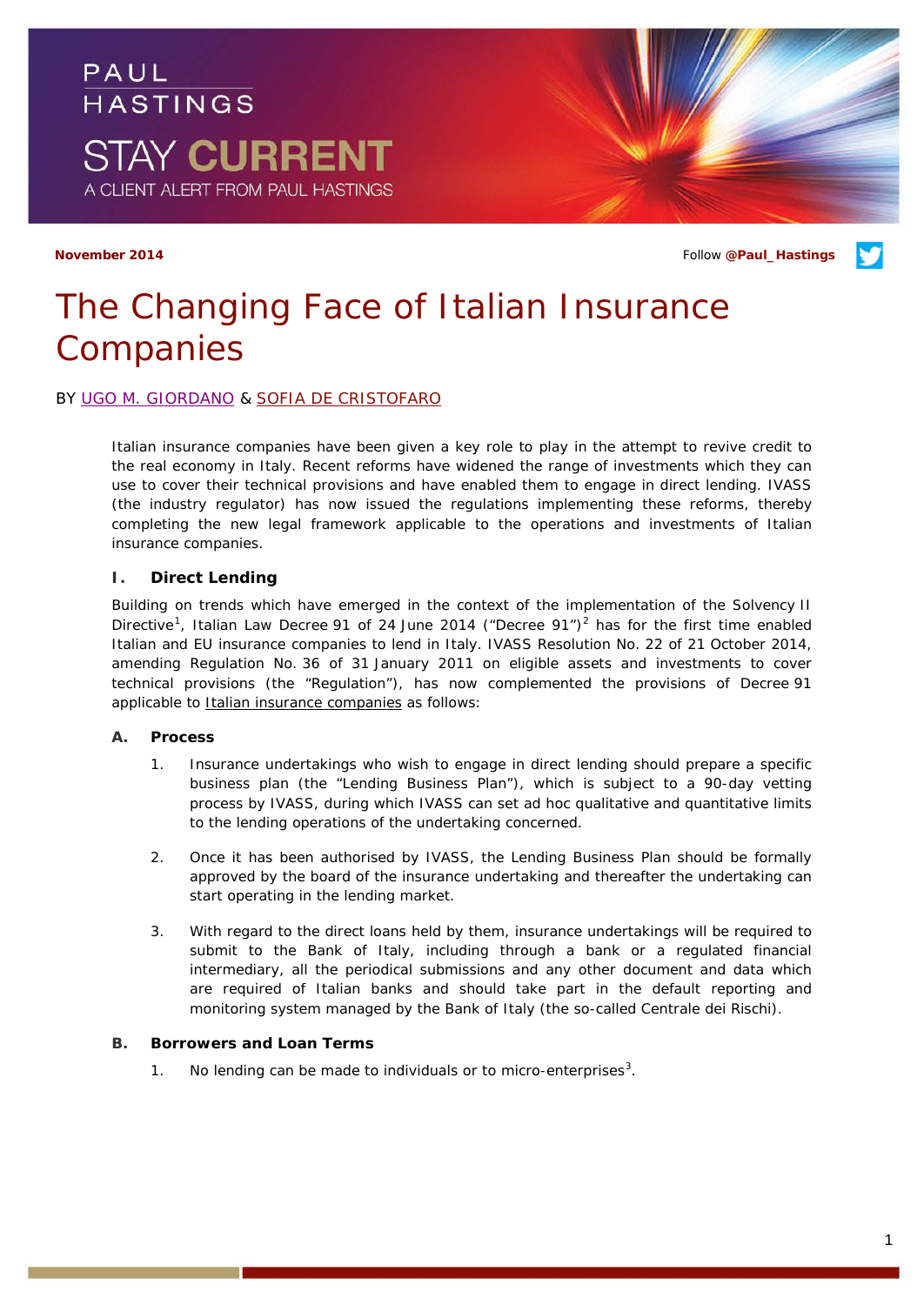- 2. In accordance with Decree 91, in the Lending Business Plan insurance undertakings can choose whether:
	- they will rely on the assistance of a bank or a regulated financial intermediary for the selection of the borrowers (the "Bank Partner"), in which case the Bank Partner should hold a 5% economic interest in the loans until maturity, which can be transferred to other banks or financial intermediaries during the term of the loan; or
	- they will independently carry out the selection of the borrowers, without relying on a Bank Partner, in which case, *inter alia*, the insurance undertaking should set up internal processes for the management of credit risk which are equivalent to those required by the current banking regulations and best practices.
- 3. In any case, the Lending Business Plan should detail the criteria for the selection of the borrowers and for the granting and management of credit, determining in particular the credit worthiness of the borrowers<sup>[4](#page-3-3)</sup>, their legal form, size range, industry sector and geographical location, the duration and purpose of the loans, the security interests, guarantees and covenants to be included in the loan agreements; where the insurance undertaking uses a Bank Partner, these selection criteria, as well as the process for their review, should be spelt out also in the *ad hoc* agreement to be entered into between the insurance undertaking and the Bank Partner.
- 4. Finally, the Lending Business Plan should also detail the target loan amounts and the concentration limits at the borrower individual and group level.

# *C. Capitalization*

Both upon authorisation of the Lending Business Plan and upon monitoring of its implementation, IVASS is called to check that the insurance undertaking is sufficiently capitalised, particularly as regards the level of coverage of the solvency capital requirement and the calculation of the capital charges applicable to direct loans, which will be required by the forthcoming Solvency II regime.

## *D. Eligibility to Cover Technical Provisions*

Direct loans held by Italian insurance undertakings can be used as assets to cover their technical provisions. Significant policy choices have been made in the Regulation on the extent to which the different types of loans can be eligible for this purpose, and these are bound to influence the lending operations of Italian insurance undertakings. In our view the points of particular interest are:

- 1. no more than 20% of the technical provisions can be covered with direct loans, this being the overall size of the direct loans bucket; in any case the amount of an insurance undertaking's participation in a single loan should not be higher than (x) 20% of the borrower's net equity and (y) 1% of the insurance undertaking's technical provisions.
- 2. loans secured by real estate mortgages (where the LTV is not higher than 60%), or by first demand bank guarantees or insurance policies or by state guarantees, are favoured as they can represent up to 20% of the technical provisions (i.e., the full size of the direct loans bucket), whether or not they are originated with the assistance of a Bank Partner;
- 3. other loans can be used to cover only up to 5% of the technical provisions and are further divided into sub-buckets, depending on the credit worthiness of the borrower and on the amount of net economic interest retained by the Bank Partner. In particular: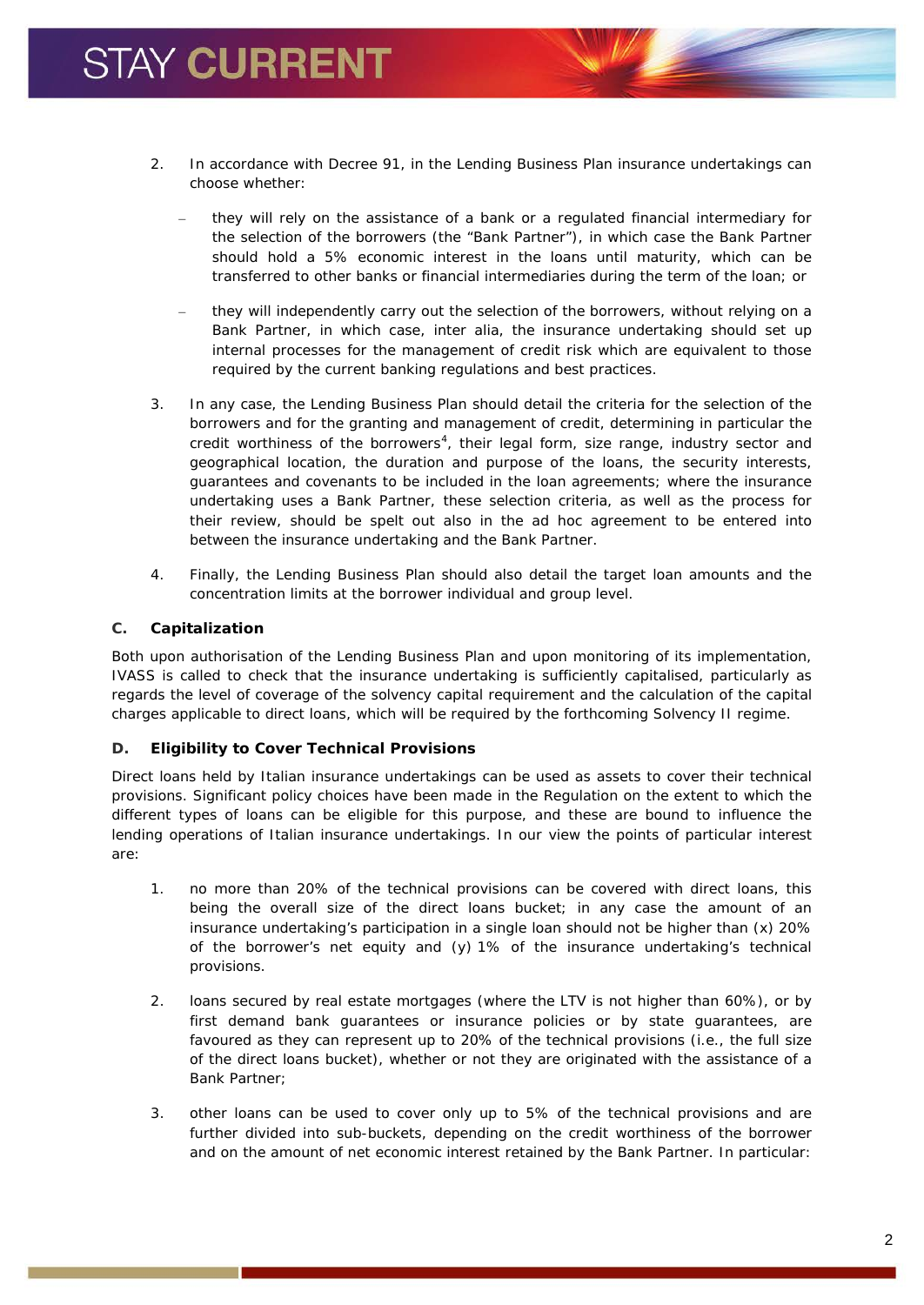(x) loans made to borrowers having high credit rating and audited financial statements, where the Bank Partner retains at least a 50% economic interest on a *pari passu* level with the insurance undertaking, are given the most favourable treatment; while (y) loans originated without the intervention of a Bank Partner can be used to cover technical provisions only to the extent specifically authorised by IVASS upon approval of the Lending Business Plan of the relevant insurance undertaking.

Therefore, as widely anticipated, IVASS has taken a conservative approach and has directed Italian insurance companies towards safer forms of lending and favoured the business model which envisages the involvement of, and reliance upon, a Bank Partner. This appears to be in recognition of the fact that most insurance undertakings are unlikely to have the expertise required to do the corporate analysis necessary to minimize default risk in respect of investments, such as direct loans, which are less liquid and less credit worthy than the investments traditionally reserved to Italian insurance companies.

## **II. Investment in Alternative Investment Funds**

Since 2007, Italian insurance companies have been allowed to invest up to 10% of their technical provisions in non-UCITS investment funds. However, due to the barriers to the marketing of these sub-funds in Italy which existed in the pre-AIFMD regime<sup>[5](#page-3-4)</sup>, the investment process had proven prohibitively complex as it was required that either (i) the relevant fund had been formally authorised for marketing in Italy by the Bank of Italy (which was extremely rare), or (ii) absent formal authorisation, the insurance company had to be satisfied that the fund met all the conditions to which the Bank of Italy's authorisation was subject (which normally led to a request for, and long negotiations of, legal opinions from the fund's legal advisors).

Now that the implementation of the AIFMD in Italy is well underway<sup>[6](#page-3-5)</sup>, the Regulation expressly allows investments in Italian and EU alternative investment funds ("AIFs"), upon the sole condition that these AIFs comply with the requirements for the establishment and marketing thereof as set out in the Italian Consolidated Financial Act. With regard to EU AIFs managed by EU fund managers, in our view this should mean that, other than in cases of reverse enquiry, such AIFs should first be passported into Italy pursuant to Article 32 of the AIFMD, which is a much leaner process than the one applicable before this change and should open significant new marketing opportunities for foreign investment managers. The same should also apply in the future to EU AIFs managed by non-EU fund managers, once the authorisation and passport regime under Articles 37 to 41 of the AIFMD is implemented at EU level, whilst non-EU AIFs are currently excluded from the range of eligible assets.

The Regulation also expressly allows investment of the technical provisions in structured notes linked to AIFs, provided that the underlying AIFs satisfy the conditions set out above.

Finally, in line with the recent policy trend of favouring securitisations and corporate bonds, the Regulation has introduced significant exceptions to the 1% concentration limit for exposures to a single AIF: the limit is raised to 2% for infrastructure and energy funds and to 3% for funds which mainly invest in unrated asset-backed securities issued by Italian securitisation vehicles or in bonds and commercial paper issued by listed or unlisted corporates.

# **III. Other Assets Eligible for Investment**

The Regulation confirms the recently introduced ability for Italian insurance companies to invest their technical provisions in:

1. asset-backed securities issued by Italian securitisation vehicles<sup>[7](#page-3-6)</sup>. In particular, up to 5% of the technical provisions can be invested in such securities, even if unrated and